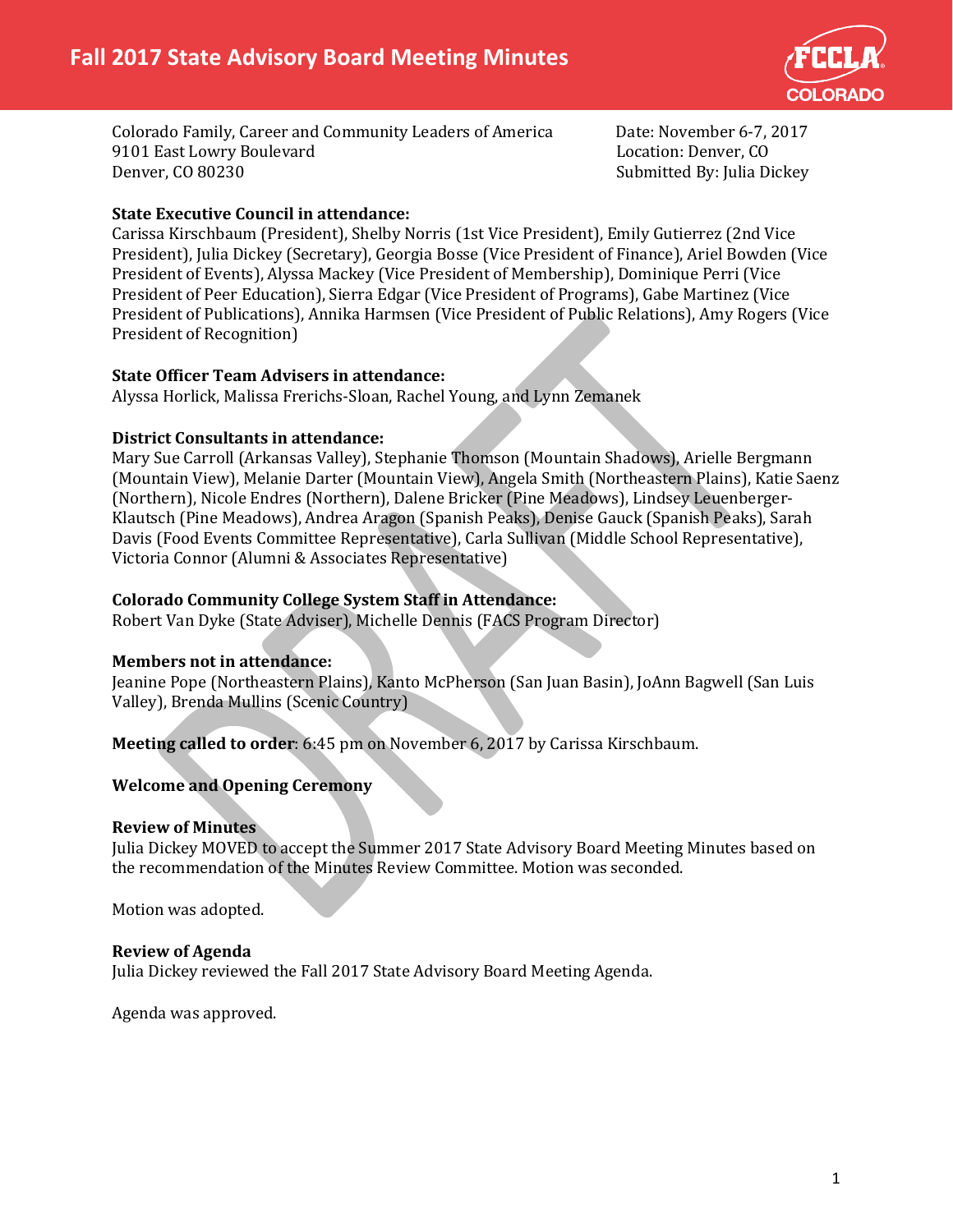

#### **Financial Report**

Georgia Bosse reviewed the 2017 – 2018 Financial Report. As of November 1, 2017, the account balance for FCCLA is \$51,096.40 which takes in account the \$12,254.54 encumbered expenses and \$8,265.49 in accounts receivable.

Report was filed.

#### **COMMITTEE REPORTS**

#### **Competitive Events Committee Report**

Ariel Bowden reviewed the Competitive Events Committee Report that included:

- Use the Online Orientation Form as documentation for 2018 SLC Orientation Attendance
- Form a Colorado Competitive Events Advisory Team

Ariel Bowden MOVED to accept the Competitive Events Committee Report.

Sarah Davis MOVED to vote the Competitive Events committee report in seriatim. Motion was seconded.

Motion was adopted.

Ariel Bowden MOVED to use the Online Orientation Form as documentation for 2018 SLC Orientation Attendance.

Motion was adopted.

Ariel Bowden MOVED to form a Colorado Competitive Events Advisory Team. Motion was seconded.

Motion was adopted.

## **Finance Committee Report**

Georgia Bosse reviewed the Finance Committee Report that included:

- The updated business partnership letter was approved
- Reviewed the 2017 2018 budget
- Pay for professional audit every five years at the end of the fiscal year starting in July 2018.

Georgia Bosse MOVED to accept the Finance Committee Report.

Motion was adopted.

Malissa Frerichs-Sloan MOVED to reconsider the Finance committee report to specify the date of the five year now. Motion was seconded.

Motion was adopted.

Lynn Zemanek MOVED to AMEND the finance report by stating the audit will start July 2018. Motion was seconded.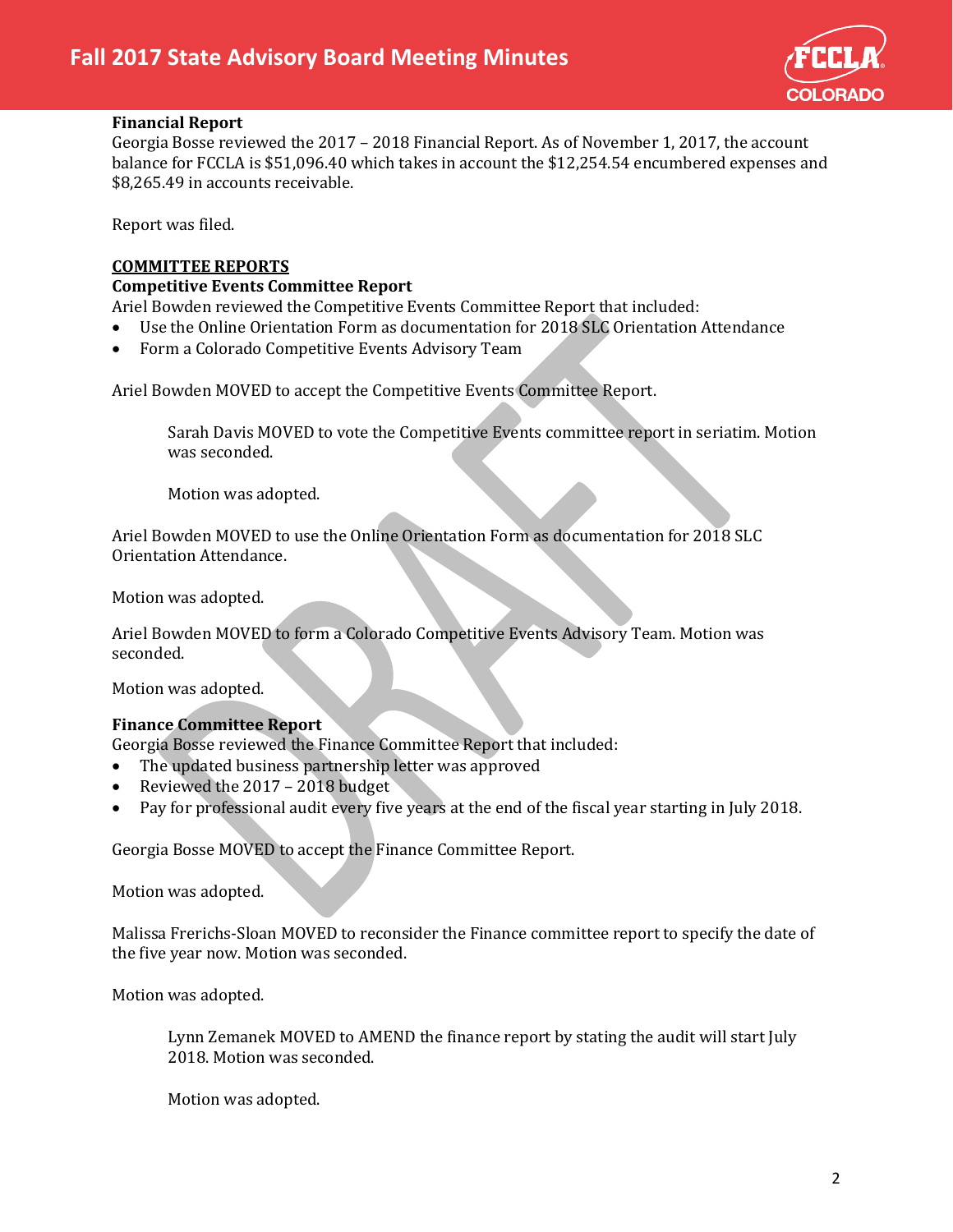

Georgia Bosse MOVED to accept the Finance Committee Report.

Motion was adopted.

## **Recognition and Scholarship Committee Report**

Amy Rogers reviewed the Recognition and Scholarship Committee Report that included:

- Create a procedure for selecting state level awards and scholarships
	- o Committee will consist of the Vice President of Recognition, a state officer alumni, a business and industry representative, a FCCLA chapter adviser, and a representative from the Colorado FCCLA Board of Directors
	- o The committee will be chaired by the Vice President of Recognition
	- o All scoring must be completed by March 15
	- o All scoring will be done online with all applicant information and school information blocked out to remain impartial
- Send a personal email and social media post with a picture of someone who won the scholarship to advisers
- Update social media frequently with awards
- Post on the Colorado FCCLA social media page with a big check
- Updates to the Recognition Section of the state website
	- o Rename Recognition page to Scholarship and Awards

Amy Rogers MOVED to accept the Recognition and Scholarship Committee Report.

Motion was adopted.

## **State Conferences Committee Report**

Shelby Norris reviewed the State Conferences Committee Report that included:

- Recommend the following schedule changes for the 2018 State Leadership Conference
	- o Hold Banquet Session at 7:00 pm
	- o Change the name of the Current And New State Officer Breakfast to Current And New State Officer Breakfast And Rehearsal
- District walk in sign will be book pages District Walk Up Signs will be developed to be reused each year
- Update all links on the State Conference Webpage
- Recommend two one-day officer training conferences open to all members with three tracks for officers and members in replacement of Chapter and District training and Ultimate Leadership **Training** 
	- o One conference will be in Denver while the other travels around the state
- Charge the state office to create a state level meeting policy with the intended purpose, duration, attendance, and more information for all meetings

Shelby Norris MOVED to accept the State Conferences Committee Report.

Sierra Edgar MOVED to vote the State Conferences committee report in seriatim. Motion was seconded.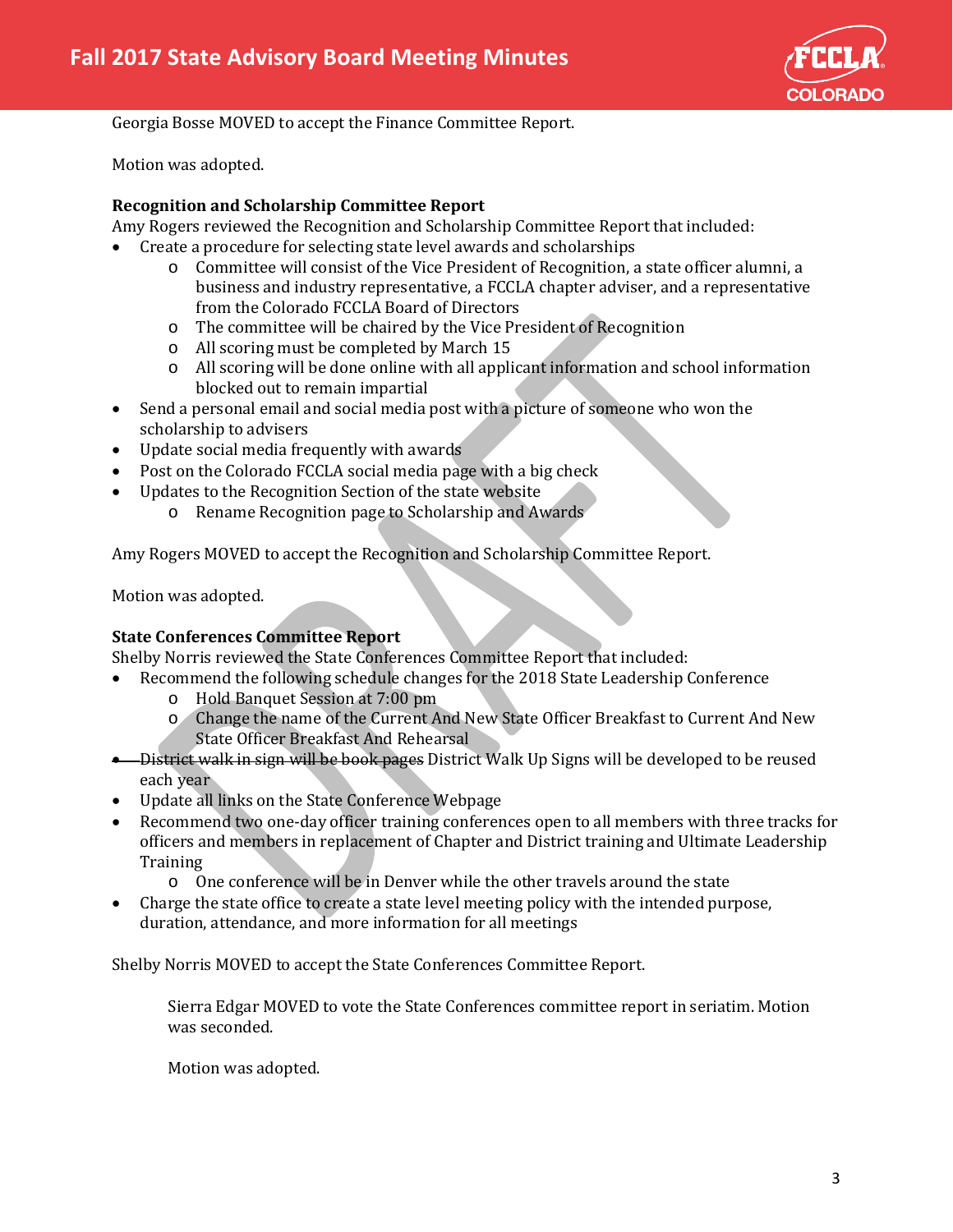

Shelby Norris MOVED to accept the proposed changes to the 2018 State Conference. Motion was seconded.

Robert Van Dyke MOVED to take a five minute recess. Motion was seconded.

Motion was adopted.

Motion was adopted.

Shelby Norris MOVED to create a book for the District walk in. Motion was seconded.

Rachel Young MOVED to AMEND the report to read District Walk Up Signs will be developed to be reused each year. Motion was seconded.

Motion was adopted.

Motion was lost.

Shelby Norris MOVED to make sure all of the links on the website are working correctly. Motion was seconded.

Motion was adopted.

Shelby Norris MOVED to have two one-day officer training for all members. Motion was seconded.

Lynn Zemanek RAISED TO POINT OF INFORMATION on the cost of the officer training.

Motion was adopted.

Shelby Norris MOVED to charge the state office to create a state level meeting policy with the intended purpose, duration, attendance, and more information for all meetings. Motion was seconded.

Motion was adopted.

## **State Service and Public Relations Committee Report**

Gabe Martinez reviewed the State Service and Public Relations Committee Report that included:

- Use the following point system for the 2018 Spirit Stick of Service award:
	- $\circ$  1 hour community service or reading=10 points, pairing with another organization=5 social media post =1, every 10 books, each newspaper collected=1
- Update the Marketing Your Chapter webpage with a generalized sample elevator speech and add tips that will accommodate Snapchat and Instagram as well as hashtags for chapters to use

Gabe Martinez MOVED to accept the State Service and Public Relations Committee Report.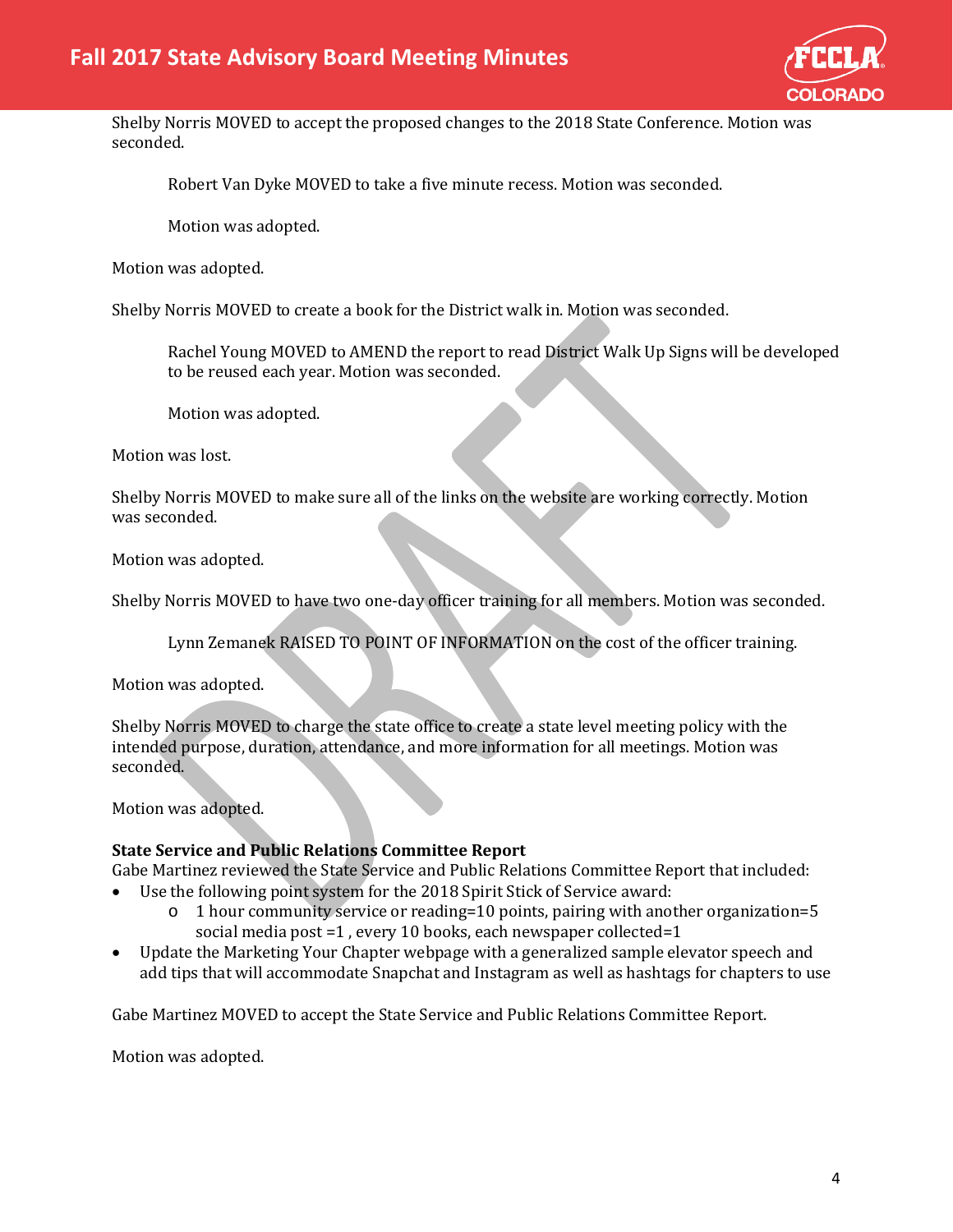

## **Alumni & Associates Committee Report**

Emily Gutierrez reviewed the Alumni & Associates Committee Report that included:

- Charge \$15 for professionals and \$10 for students
- Host a A&A booth at state conference where seniors can sign up at a discount price while collecting numbers and contact information
	- o Have gifts such as pop sockets or stickers
- Recreate or create a social media page
- Hold an A&A reception at SLC
- Request from CATFACS for A&A to run a workshop at their conference
- Update the brochure on the website

Emily Gutierrez MOVED to accept the Alumni & Associates Committee Report.

Motion was adopted.

#### **Membership Committee Report**

Alyssa Mackey reviewed the Membership Committee Report that included:

- Adviser Experience Committee recommendations
	- o Create a list of advisers requirements for outside of the classroom
	- o Institute the Adviser Tracks of the Leadership Institute
	- o Ask Colorado CTE to require new Family and Consumer Sciences credential to complete one track of the Adviser Leadership Institute before credential is issued
	- o Develop a Mentor Adviser Track for the Adviser Leadership Institute
- Form a special committee to define the District Officer Experience
- Keep the fall chapter mailing

Alyssa Mackey MOVED to accept the Membership Committee Report.

Sarah Davis MOVED to vote the Membership Committee Report in seriatim. Motion was seconded.

Motion was adopted.

Alyssa Mackey MOVED to accept the Adviser Experience recommendations.

Motion was adopted.

Alyssa Mackey MOVED to form a special committee to define the District Officer Experience. Motion was seconded.

Motion was adopted.

Carissa Kirschbaum assigned Lindsey Leuenberger-Klautsch, Stephanie Thomspon, Katie Saenz, Jeanine Pope, Alyssa Mackey, Dominique Perri, and three current district officers from different districts as committee members.

Alyssa Mackey MOVED to keep the fall chapter mailing. Motion was seconded.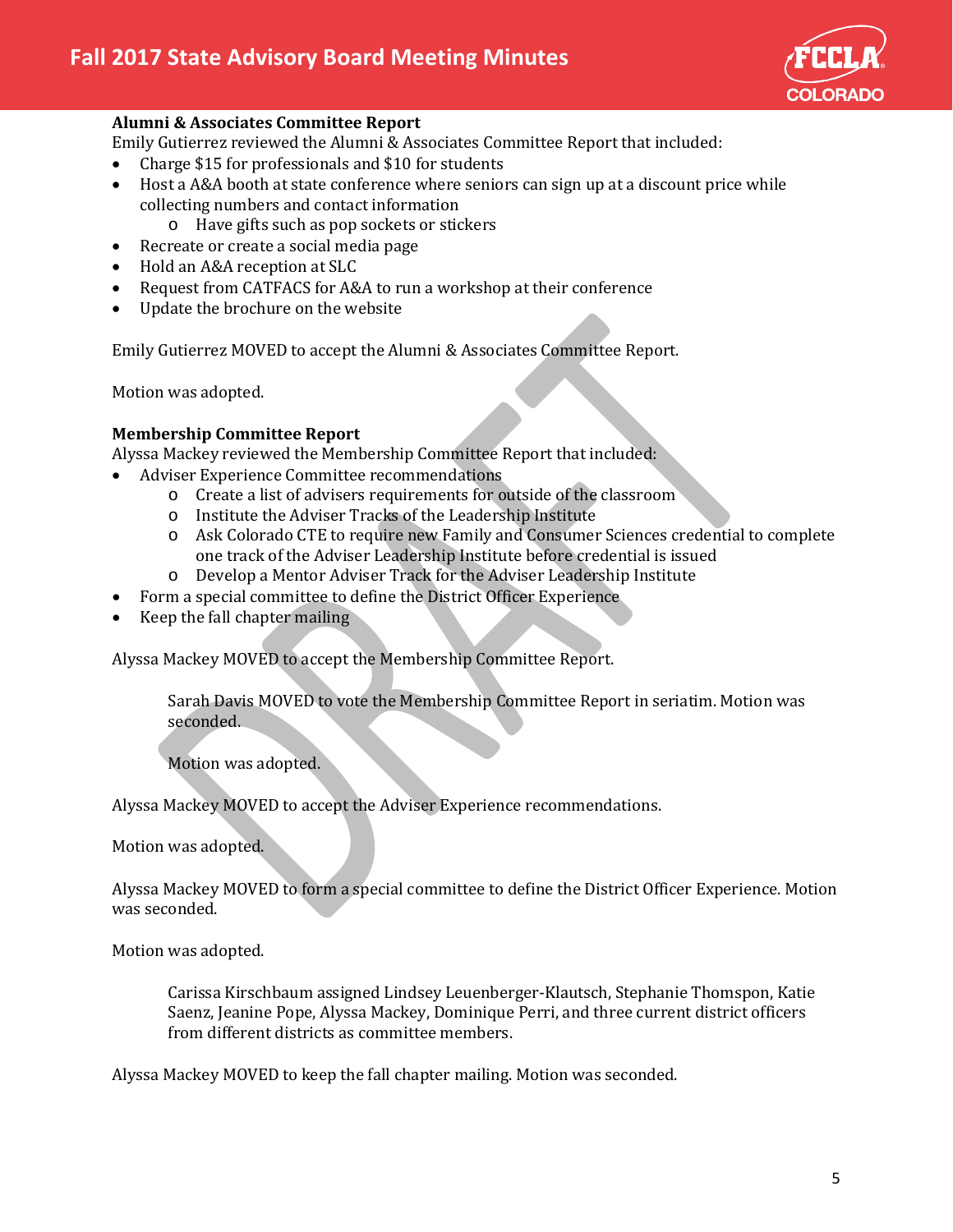

#### **Middle School Committee Report**

Annika Harmsen reviewed the Middle School Committee Report that included:

• Create a middle school webpage for running a middle level chapter that included testimonies from students and teachers, best Competitive Events for middle schools, links/ emails to experienced advisers

Annika Harmsen MOVED to accept the Middle School Committee Report.

Motion was adopted.

#### **Officer Selection Committee Report**

Ariel Bowden reviewed the Officer Selection Committee Report that included:<br>• Update the state officer candidate study guide to change "secondary" motion

- Update the state officer candidate study guide to change "secondary" motion to "subsidiary" and reorder the mission to put bullet points in correct order
- Add Board of Directors representatives to the duties of the President, VP of Events, and VP of Finance
- Remove the essay component of the state interview panelist application
- Define guidelines so the first four question are uniform for all candidates
- Create survey for advisers and members about state officer dress code
- Create special committee of business and industry leaders from around Colorado to develop a standardized dress code and appearance/professionalism standard for all officers and members

Ariel Bowden MOVED to accept the Officer Selection Committee Report.

Sierra Edgar MOVED to vote the Officer Selection Committee Report in seriatim. Motion was seconded.

Motion was lost.

Melanie Darter MOVED to AMEND the report by removing the dress code survey. Motion was seconded.

Motion was adopted.

Melanie Darter RAISED A POINT OF INFORMATION about the questions asked to state office candidates.

Robert Van Dyke MOVED to have a 10 minute recess at 10:36 am. Motion was seconded.

Motion was adopted.

Sarah Davis has MOVED to INSERT "create special committee of business and industry leaders from around Colorado to develop a standardized dress code and appearance/professionalism standard for all officers and members." Motion was seconded.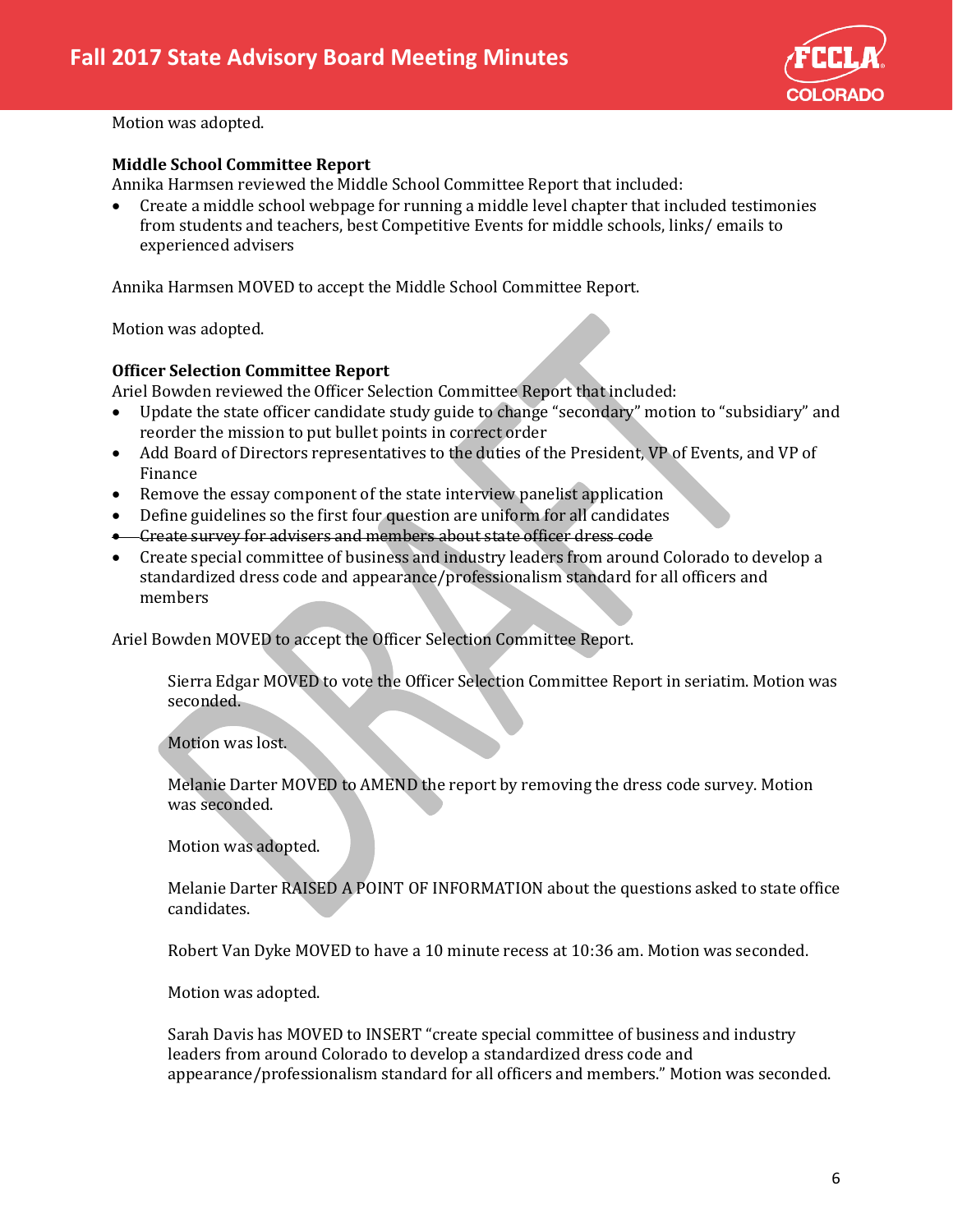

Motion was adopted.

#### **Peer Education Committee Report**

Dominique Perri reviewed the Peer Education Committee Report that included:

- Name the 2018 Youth Expo "World Expo"
- Assign each state officer to contact different cultural organizations to promote multicultural diversity at the World Expo

Dominique Perri MOVED to accept the Peer Education Committee Report.

Motion was adopted.

#### **Bylaws Committee Report**

Shelby Norris reviewed the Bylaws Committee Report that included:

- Vote no on the Board of Directors recommendation to remove Article VIII, Section 3, Letter D, Number 13 "State Representative"
- Approve the Board of Directors recommendation to remove Article VIII, Section 3, Letter D, Number 14 "Vice President of Occupational or Comprehensive Programs"
- Add Board of Directors Representative to Article VIII, Section 3, letter D, number 1, number 5, and number 6 and add Board of Directors Representative Alternate to number 4

Shelby Norris MOVED to accept the Bylaws Committee Report.

Lynn Zemanek MOVED to vote the Bylaws Committee Report in seriatim. Motion was seconded.

Motion was adopted.

Shelby Norris MOVED to vote no on the Board of Directors recommendation to remove Article VIII, Section 3, Letter D, Number 13 "State Representative". Motion was seconded.

Motion was adopted.

Shelby Norris MOVED to approve the Board of Directors recommendation to remove Article VIII, Section 3, Letter D, Number 14 "Vice President of Occupational or Comprehensive Programs". Motion was seconded.

Motion was adopted.

Shelby Norris MOVED to add Board of Directors Representative to Article VIII, Section 3, letter D, number 1, number 5, and number 6 and add Board of Directors Representative Alternate to number 4. Motion was seconded.

Motion was lost.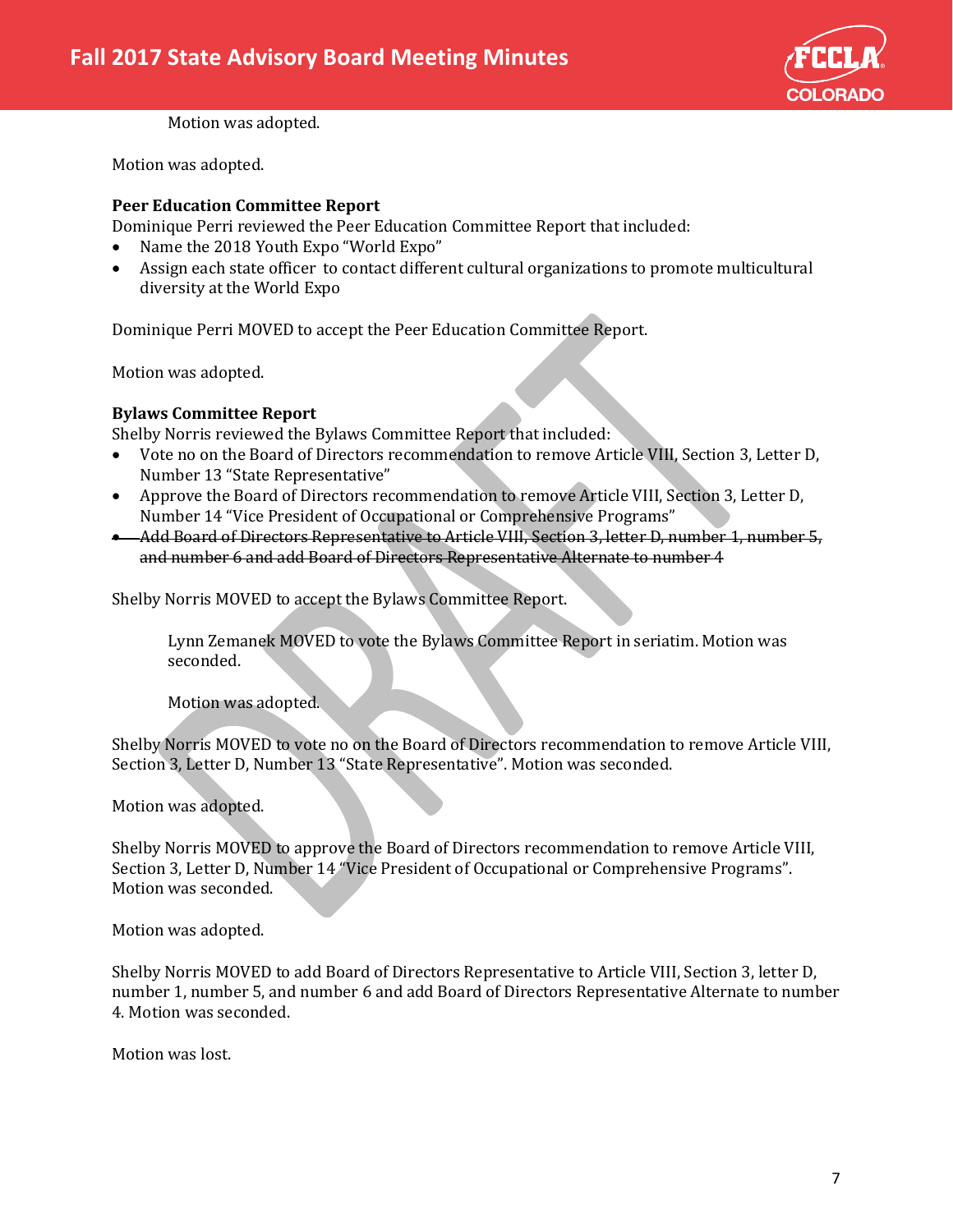

#### **National Conferences Committee Report**

Annika Harmsen reviewed the National Conferences Committee Report that included:

- Use the Go for the Red Funds from National FCCLA to purchase state jackets for the 2018 National Leadership Conference that chapters can rent for a minimal fee
- Utilize 12 of the new jackets to replace the current state officer jackets
- Create a scholarship from the rental funds to purchase a jacket for members in need
- Continue utilizing National Travel Systems for the 2018 NLC

Annika Harmsen MOVED to accept the National Conferences Committee Report.

Motion was adopted.

#### **National Programs Committee Report**

Sierra Edgar reviewed the National Programs Committee Report that included:

- Support the implementation of the LifeSmarts Program by hosting a mock competition for chapters at the 2018 State Leadership Conference
- Cut the VIP Party and utilize the funds for the State Level National Program award winner stipends

Sierra Edgar MOVED to accept the National Programs Committee Report.

Motion was adopted.

## **Policies and Procedures Committee Report**

Alyssa Mackey reviewed the Policies and Procedures Committee Report that included:

- Change Part 2, Number 11 to state "The Colorado Career and Technical Student Organizations have hired a law firm to serve on retainer for CTSOs"
- Change Part 3, Number 3, Letter B, Numeral IV to state "The Finance Committee will assist the Colorado FCCLA State Adviser in the development of the state budget and financial policies, to review the prepared year's fiscal statements, and to be responsible for the audit. This committee will be made up of three representatives from the State FCCLA Executive Council (Vice President of Finance, District Consultant for Vice President of Finance, and another District Consultant/ Representative)"
- Change Part 4, Number 2, Letter A, Numeral III to "Summer Leadership Training"
- Change Part 4, Number 3, Letter A, Number I to state "Colorado FCCLA State adviser must have an email with a written approval from the school administrator and chapter adviser" "Colorado FCCLA State Adviser must have a written notification emailed at least one week in advance. Written notification shall be an "official email or communication" from the FCCLA State Officer emailed from the local chapter adviser's email address with the local school administrator copied"
- Change Chapter Part 4, Number 4, Letter A, Numeral XII to "Grade and eligibility (defined by local school) verification by chapter adviser monthly
- Remove Part 4, Number 4, Letter A, Numeral X
- Remove Part 4, Number 4, Letter B, Numerals II VI
- Change Part 4 , Number 7, Letter K to state "The Colorado FCCLA State Adviser will conduct the hearing consisting of the Colorado FCCLA State Adviser, local chapter adviser, local administrator, that State Officer's District Consultant, and a representative of the Colorado FCCLA Board of Directors who will determine the disposition of the complaint"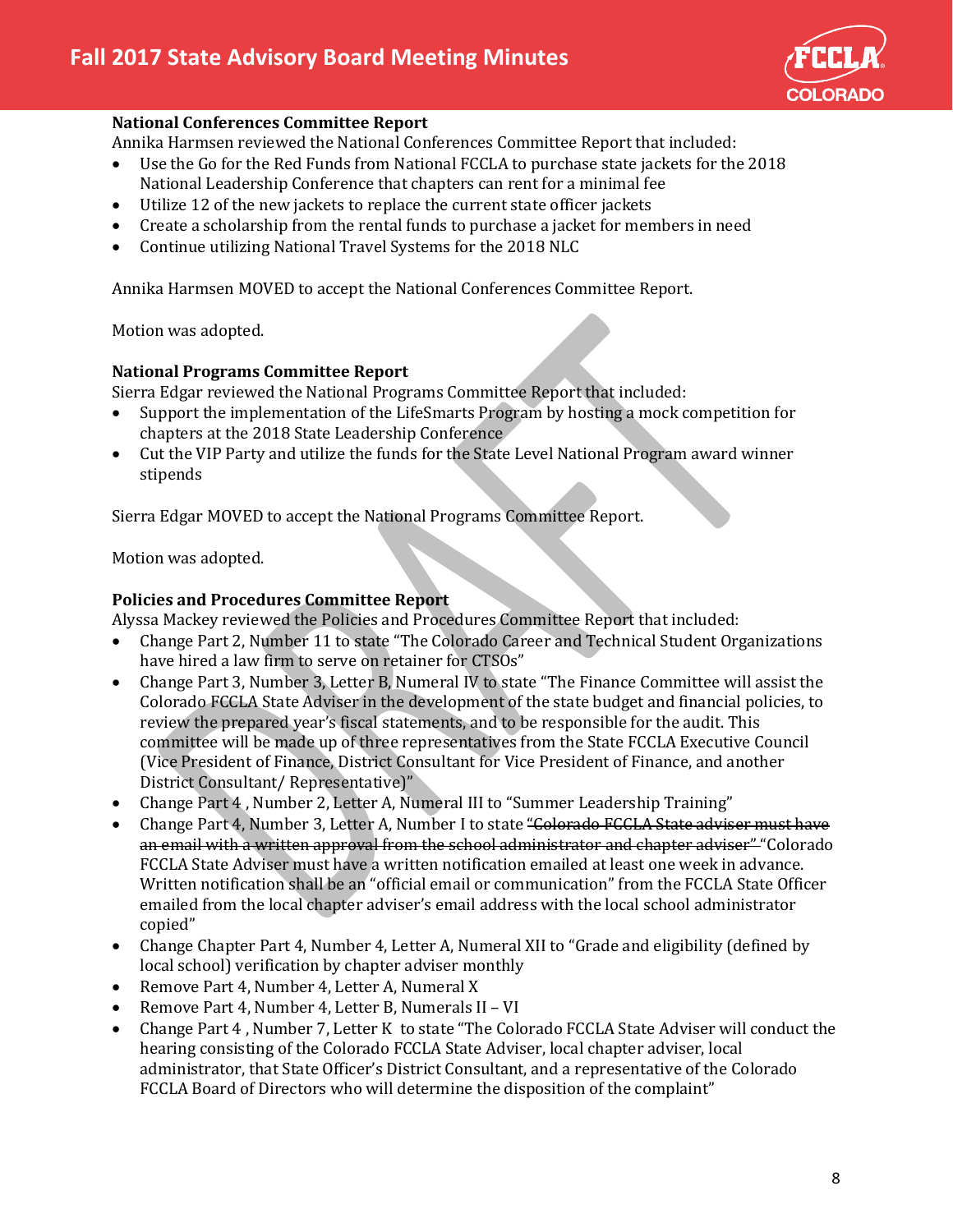

- Change Part 4, Number 8, Letter E to state "National Officer Candidate(s) who do not receive a National Office may apply to the Colorado State Officer Team and be selected at the discretion of the Colorado FCCLA State Adviser as a Senior Officer"
- Change Part 5, Number 1, Letter C to state "Must be currently in grade 8, 9, 10, or 11"
- Change Part 5, Number 1, Letter L, Numeral III to state "Business attire is classified as a business suit or attire. Exceptions will be made for candidates who wear a dress shirt with tie/neckwear and slacks or skirt without a jacket/blazer"
- Remove Part 5, Number 1, Letter L, Numerals IV, VI, VII, IX, X, and XI
- Change Part 5, Number 2, Letter G, Numeral V to Letter H and move Numeral VI VII under new Letter H
- Remove Part 5, Number 2, Letter G, Numerals I IV
- Change Part 6, Number 3, Letter A, Numeral I to state "Membership/affiliation must be completed through the National FCCLA online registration website. Affiliation payment of total dues shall be submitted to the National FCCLA Office. Affiliation should be completed by November 1 and February 15"
- Add "sexual identity" to Part 8, Number 1
- Change Part 8, Letter 8 to state "All advisers and students share the responsibility to ensure that harassment does not occur at any FCCLA activities or functions"
- Change Part 9, Number 2, Letter I to state "The Colorado FCCLA State Adviser will conduct the hearing consisting of the Colorado FCCLA State Adviser, local administrator, and a representative of the Colorado FCCLA Board of Directors who will determine the disposition of the complaint"
- Approve addition of Part 11 Mandatory Child Maltreatment
- Approve addition of Part 12 FCCLA Crisis Plan

Alyssa Mackey MOVED to accept the Policies and Procedures Committee Report.

Malissa Frerichs-Sloan MOVED to vote the Policy and Procedures Committee Report in seriatim. Motion was seconded.

Motion was adopted.

Alyssa Mackey MOVED to change Part 2, Number 11 to state "The Colorado Career and Technical Student Organizations have hired a law firm to serve on retainer for CTSOs". Motion was seconded.

## Motion was adopted.

Alyssa Mackey MOVED to change Part 3, Number 3, Letter B, Numeral IV to state "The Finance Committee will assist the Colorado FCCLA State Adviser in the development of the state budget and financial policies, to review the prepared year's fiscal statements, and to be responsible for the audit. This committee will be made up of three representatives from the State FCCLA Executive Council (Vice President of Finance, District Consultant for Vice President of Finance, and another District Consultant/ Representative)." Motion was seconded.

Motion was adopted.

Alyssa Mackey MOVED to change Part 4 , Number 2, Letter A, Numeral III to "Summer Leadership Training." Motion was seconded.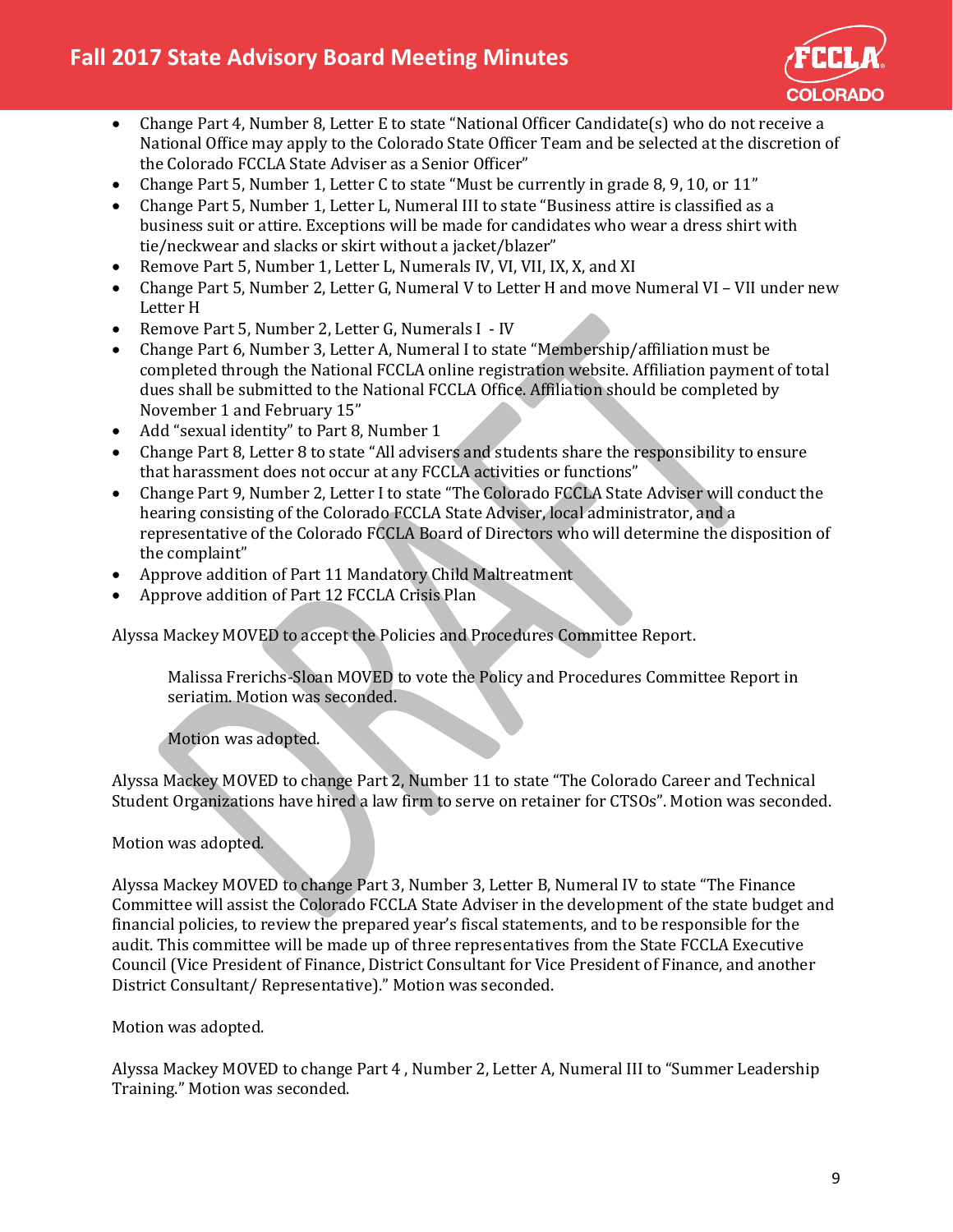

Alyssa Mackey MOVED to Change Part 4, Number 3, Letter A, Number I to state "Colorado FCCLA State Adviser must have an email with a written approval from the school administrator and chapter adviser." Motion was seconded.

Dominique Perri MOVED to AMEND recommendation to read "Colorado FCCLA State Adviser must have a written notification emailed at least one week in advance. Written notification shall be an "official email or communication" from the FCCLA State Officer emailed from the local chapter adviser's email address with the local school administrator copied." Motion was seconded.

Motion was adopted.

Motion was adopted.

Alyssa Mackey MOVED to change Part 4, Number 4, Letter A, Numeral XII to "Grade and eligibility (defined by local school) verification by chapter adviser monthly." Motion was seconded.

Motion was adopted.

Alyssa Mackey MOVED to remove Part 4, Number 4, Letter A, Numeral X. Motion was seconded.

Motion was adopted.

Alyssa Mackey MOVED to remove Part 4, Number 4, Letter B, Numerals II – VI. Motion was seconded.

Motion was adopted.

Alyssa Mackey MOVED to change Part 4, Number 7, Letter K to state "The Colorado FCCLA State Adviser will conduct the hearing consisting of the Colorado FCCLA State Adviser, local chapter adviser, local administrator, that State Officer's District Consultant, and a representative of the Colorado FCCLA Board of Directors who will determine the disposition of the complaint." Motion was seconded.

Motion was adopted.

Michelle Dennis MOVED for a 30 minute recess for lunch. Motion was seconded.

Motion was adopted.

Alyssa Mackey MOVED to change Part 4, Number 8, Letter E to state "National Officer Candidate(s) who do not receive a National Office may apply to the Colorado State Officer Team and be selected at the discretion of the Colorado FCCLA State Adviser as a Senior Officer." Motion was seconded.

Motion was adopted.

Alyssa Mackey MOVED to change Part 5, Number 1, Letter C to state "Must be currently in grade 8, 9, 10, or 11." Motion was seconded.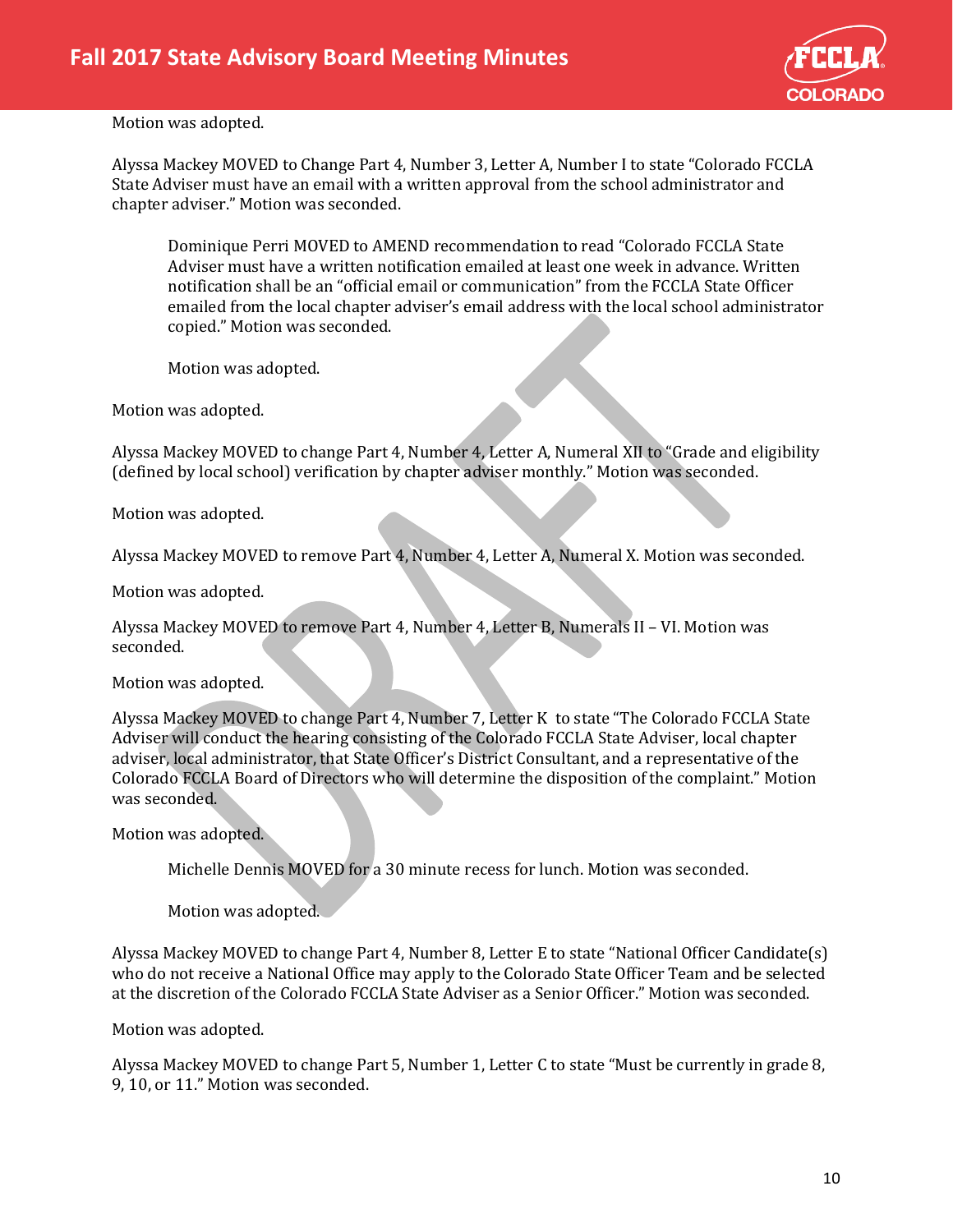

Alyssa Mackey MOVED to change Part 5, Number 1, Letter L, Numeral III to state "Business attire is classified as a business suit or attire. Exceptions will be made for candidates who wear a dress shirt with tie/neckwear and slacks or skirt without a jacket/blazer." Motion was seconded.

Motion was adopted.

Alyssa Mackey MOVED to remove Part 5, Number 1, Letter L, Numerals IV, VI, VII, IX, X, and XI. Motion was seconded.

Motion was adopted.

Alyssa Mackey MOVED to Change Part 5, Number 2, Letter G, Numeral V to Letter H and move Numeral VI – VII under new Letter H. Motion was seconded.

Motion was adopted.

Alyssa Mackey MOVED to remove Part 5, Number 2, Letter G, Numerals I - IV. Motion was seconded.

Motion was adopted.

Alyssa Mackey MOVED to change Part 6, Number 3, Letter A, Numeral I to state "Membership/affiliation must be completed through the National FCCLA online registration website. Affiliation payment of total dues shall be submitted to the National FCCLA Office. Affiliation should be completed by November 1 and February 15." Motion was seconded.

Motion was adopted.

Alyssa Mackey MOVED to add "sexual identity" to Part 8, Number 1. Motion was seconded.

Motion was adopted.

Alyssa Mackey MOVED to change Part 8, Letter 8 to state "All advisers and students share the responsibility to ensure that harassment does not occur at any FCCLA activities or functions." Motion was seconded.

Motion was adopted.

Alyssa Mackey MOVED to change Part 9, Number 2, Letter I to state "The Colorado FCCLA State Adviser will conduct the hearing consisting of the Colorado FCCLA State Adviser, local administrator, and a representative of the Colorado FCCLA Board of Directors who will determine the disposition of the complaint." Motion was seconded.

Motion was adopted.

Alyssa Mackey MOVED to approve addition of Part 11 Mandatory Child Maltreatment. Motion was seconded.

Motion was adopted.

Alyssa Mackey MOVED to approve addition of Part 12 FCCLA Crisis Plan. Motion was seconded.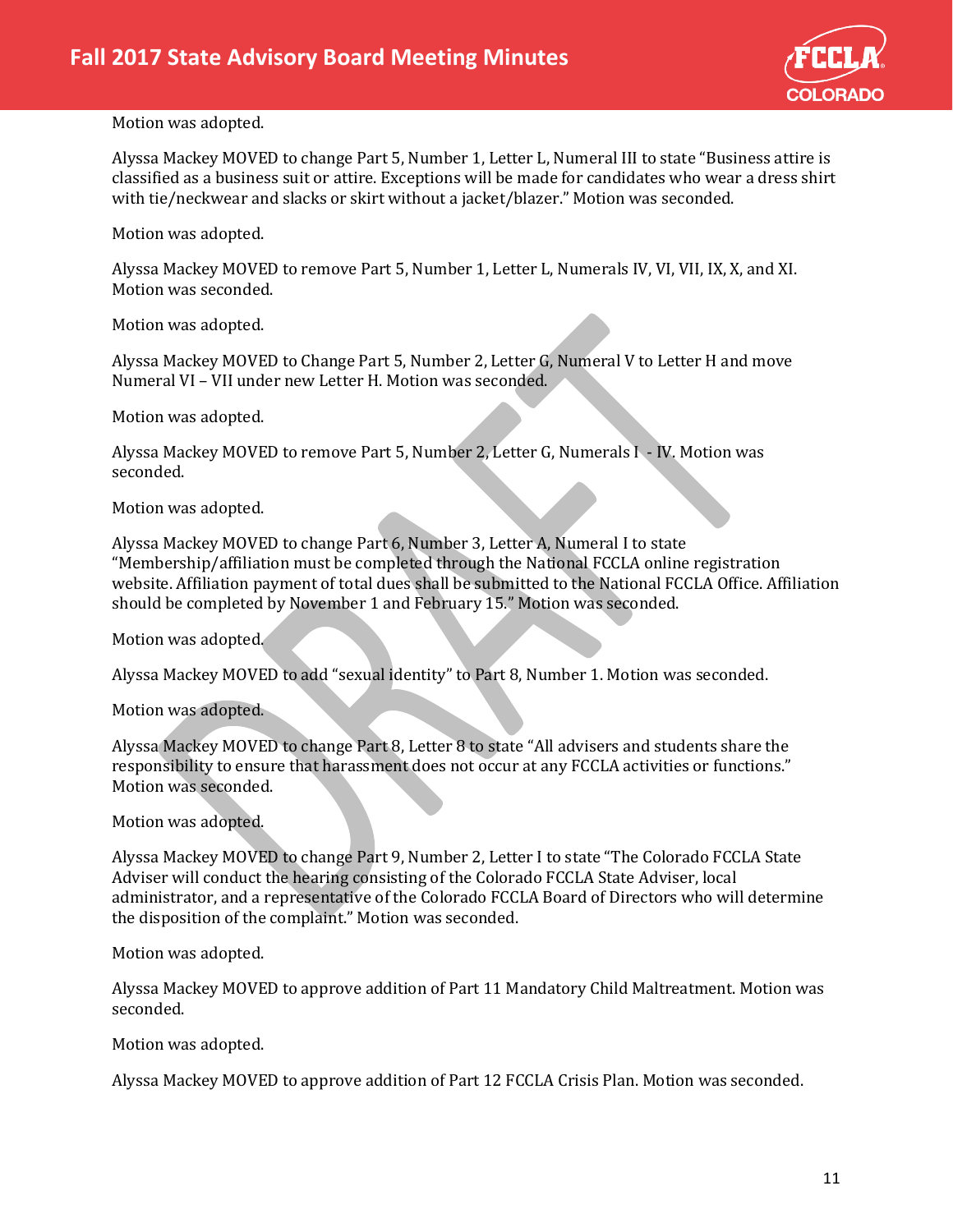

# **DISTRICT CONSULTANTS REPORTS**

## **Arkansas Valley District Report**

Mary Sue Carroll reviewed the Arkansas Valley District Report that included:

- Attended the Colorado CTSO Fall Leadership Conferences
- Will host winter conference in Lamar

Report was filed.

## **Mountain Shadows District Report**

Whitney Avalos, Stephanie Vos, Stephanie Thomson, and Alisha Lawhorn reviewed the Mountain Shadows District Report that included:

- Held Fall Conference on October 17 at the Jeffco Education Center with 166 people from 14 chapters
- Joe Chavez was the keynote
- Held 3 workshops from leadership institute, teen safety, and driving alliance and 9 round tables
- Service project was a book collection that yielded1,642 children's books to donate to Reach Out to Read
- Collected \$90 for the Red Cross

Report was filed.

# **Mountain View District Report**

Arielle Bergmann and Melanie Darter reviewed the Mountain View District Report that included:<br>• Held Fall Conference on September 27 at the Ames facility

- Held Fall Conference on September 27 at the Ames facility
- Keynote speaker was Reed Barret, who was a professional magician, successful presentation, urges Van Dyke to consider him
- Four break out sections: overview of FCCLA, two entrepreneurs and experience with how to prepare students (one owns several Ace hardware franchises), "What's my story" career panel, Perfect Fit: Finding your niche

Report was filed.

# **Northeastern Plains District Report**

Jeanine Pope and Angela Smith reviewed the Northeastern Plains District Report that included:

- Held Fall Conference on October 18 at the Hulioc event center with 170 students and the theme of "My life matters" because of the high rate of suicide deaths, had yellow ribbon project come out and speak from Wray, 6 different workshops, yoga, making kindness a change
- Thank you notes to anyone students wanted, keeping selves out of danger, Sarah House abuse safe house had a workshop

Report was filed.

## **Northern District Report**

Katie Saenz and Nicole Endres reviewed the Northern District Report that included:

- Held Fall Conference on October 9 in Longmont with 230 members from 20 chapters
- Expected budget \$255 for next year, brainstormed ways to generate more income for next year
- Chapter fee of \$25 for chapters that attend the conference to pay the fee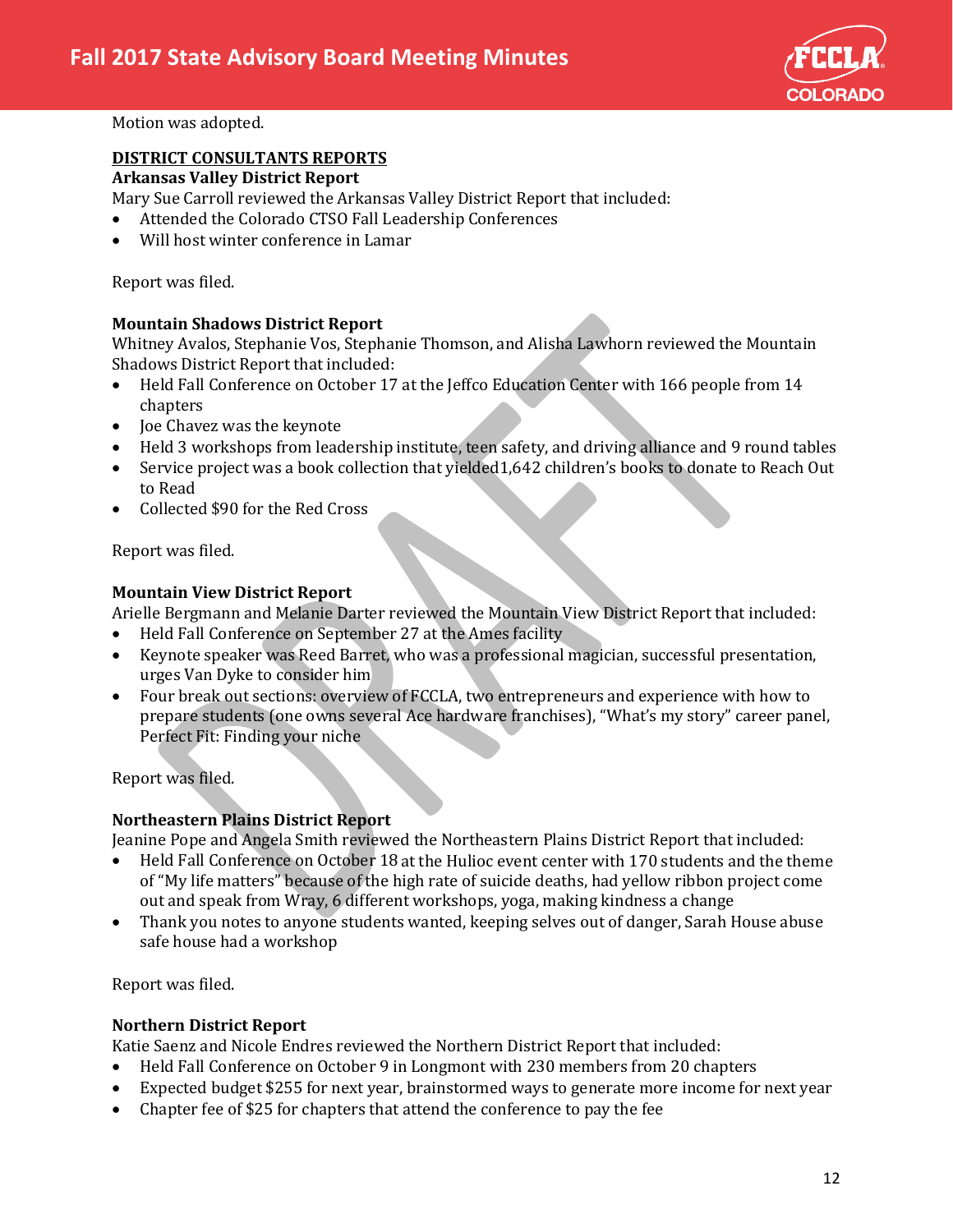

Report was filed.

#### **Pine Meadows District Report**

Dalene Bricker and Lindsey Leuenberger-Klautsch reviewed the Pine Meadows District Report that included:<br>• Pushe

- Pushed it back but school district policy says there cannot be a conference two weeks before final
- Conference will be January 19 at the Adams 12 Education Center

Report was filed.

#### **San Juan Basin District Report**

No Report Given.

**San Luis Valley District Report**

No Report Given.

**Scenic Country District Report**

No Report Given.

## **Spanish Peaks District Report**

Andrea Aragon and Kelly Gauck reviewed the Spanish Peaks District Report that included:

• Fall Conference was set for October 30<sup>th</sup>, but no one outside of the school district got emails so rescheduling for December 4

Report was filed.

## **STATE EXECUTIVE COUNCIL REPORT**

Shelby Norris reviewed the State Officer Report that included:

- Decided on details about the theme of the 2018 State Leadership Conference
- All conference attendees will receive a conference t-shirt to wear with jeans at the Ultimate Fun Night by raising conference registration by \$5.00

Shelby Norris MOVED to accept the State Executive Council report. Motion was seconded.

Motion was adopted.

#### **ADVISER ISSUES COMMITTEE REPORT**

Robert Van Dyke reviewed the Adviser Issues Committee Report that included:<br>• Spirit of Adviser recipient chosen and revealed at the 2018 SLC

- Spirit of Adviser recipient chosen and revealed at the 2018 SLC
- Victoria Connor lead applications for National Honorary Members and State Adviser of the Year
- Colorado Competitive Events volunteer for the industry category was selected

Robert Van Dyke moved to accept the Adviser Committee Report. Motion was seconded.